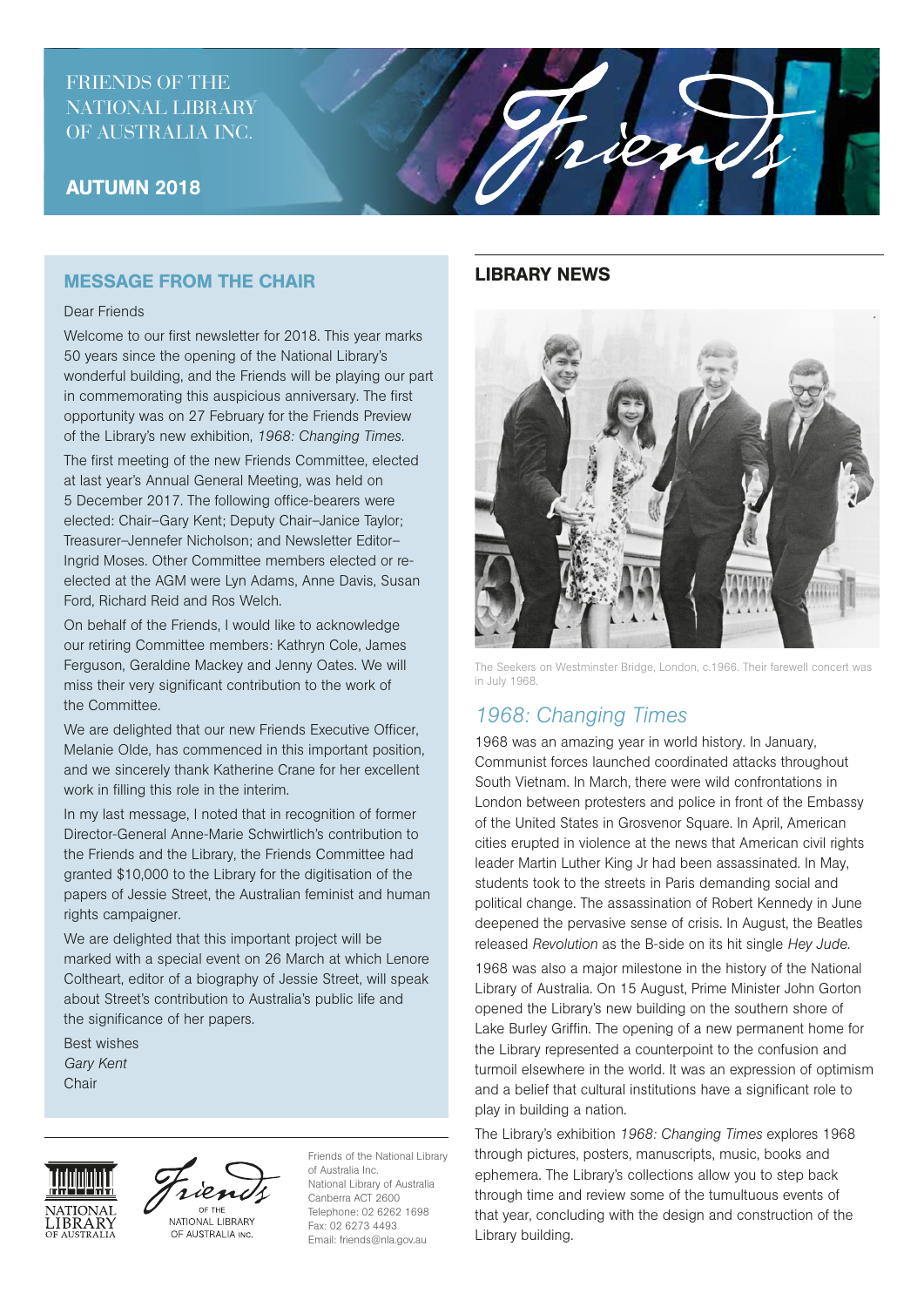Whether it was the wars in Vietnam, student demonstrations, the murders of Martin Luther King Jr and Robert Kennedy, or the blistering power of a Hendrix solo, in 1968 there was a strong sense that the world was rapidly changing. Australia was facing its own challenges with the swearing in of a new Prime Minister, John Gorton, and growing unrest about conscription for overseas military service. The opening of the Library's new building in Canberra in August 1968 was a moment of national pride and achievement in the midst of this turbulent time. *1968: Changing Times* is an opportunity to revisit the late 1960s and celebrate the completion of one of Canberra great public institutions. *Dr Guy Hansen* and *Dr Grace Blakeley-Carroll*

# Friends Annual General Meeting

The Annual General Meeting of the Friends of the National Library of Australia was held on Thursday 23 November 2017.

Gary Kent, Chair of the Friends Committee, welcomed those present and thanked Committee members and Friends office staff for their contributions during the year.

Gary also acknowledged the support of the National Library, describing Director-General Dr Marie-Louise Ayres as 'a tower of strength' aided by the Library's many staff. In particular, Gary thanked Sharyn O'Brien, who prior to the AGM received a wellearned promotion within the Library and moved on from the position of Friends Executive Officer after more than a decade.

Gary described 2017 as a year of great achievement for the Friends of the National Library. While acknowledging the challenges of maintaining membership, he was pleased to report that the year ended with a membership of just under 2,000. The Friends launched their Facebook page in 2017 as part of a new membership strategy, which continues to achieve a modest but sustained response.

Gary was pleased to note the many ways in which the Friends are able to support the Library, including funding two fellowships. This year, the Friends also donated \$10,000 to support the digitisation of the papers of Jessie Street in honour of former Director-General Anne-Marie Schwirtlich AM.

In 2017, the Friends hosted seven functions, all well attended and greatly enjoyed. These included previews of National Library exhibitions, such as the sold-out preview of *Dombrovskis: Journeys into the Wild*, which featured Dr Bob Brown as speaker; and joint lectures with the Australian Garden History Society, which also sold out.

# Presentation of the 2017 Friends Medal

The Friends Medal was established in 2006 to recognise a significant contribution to the work of the National Library of Australia by Friends members, Library staff or volunteers.

This year's medal was awarded to long-serving Friends Executive Officer Sharyn O'Brien. The Friends Committee acknowledged with gratitude Sharyn's strong advocacy of the Friends within the Library. She has worked cooperatively with internal stakeholders to advance the interests of the Friends, while assisting the Committee to ensure the Friends remains a strong, financially viable organisation. She has provided outstanding secretarial support and delivered a first-class program of Friends events.



Sharyn O'Brien receiving the Friends Medal with Gary Kent

She has produced over 100 events for the Friends, including exhibition previews, new members' evenings, cultural tours, lectures, celebrations and white gloves events.

Much of Sharyn's work has been invisible to the Friends: ensuring the Friends meets all its obligations under the *Association and Incorporation Act 1991* (ACT) and associated regulations; coordinating the 2011 review of the Friends Rules of Association; maintaining relationships with Friends partners, including the Australian Garden Historical Society; and great service to the Committee, far beyond the call of duty, and, through it, to the National Library.

Sharyn was recently promoted to the role of Events and Venues Manager, and we will no doubt meet her in this role.

# 2018 Friends Creative Arts Fellowship

The Friends Creative Arts Fellowship 2018 was awarded to Dr Carolyn Young, a visual artist from Wamboin. Her biographical statement noted that she uses photography 'to re-think, re-imagine the human place in nature'. Her Fellowship proposal is to make new art based on Australian mammals of endangered grassy woodlands, linking colonial and contemporary experiences, including research ecology. The outcome will be primarily photography-based, with some mixed media, including drawings, watercolours and found objects.

The most important source Carolyn wishes to use at the Library is John Gould's book *The Mammals of Australia*. Her research will also be supported by other illustrations, books, journals, posters and newspapers and Gould's correspondence.

Carolyn's accompanying portfolio led panel members to describe her work as: 'enchanting, stunning, arresting, beautiful, which would engage audiences'. Carolyn will have a solo exhibition at the Goulburn Regional Gallery in October 2018 (we will let you know the details in due course), which will feature the work she creates as part of the Fellowship. Committee President Gary Kent represented the Friends on the selection committee.

*Ingrid Moses*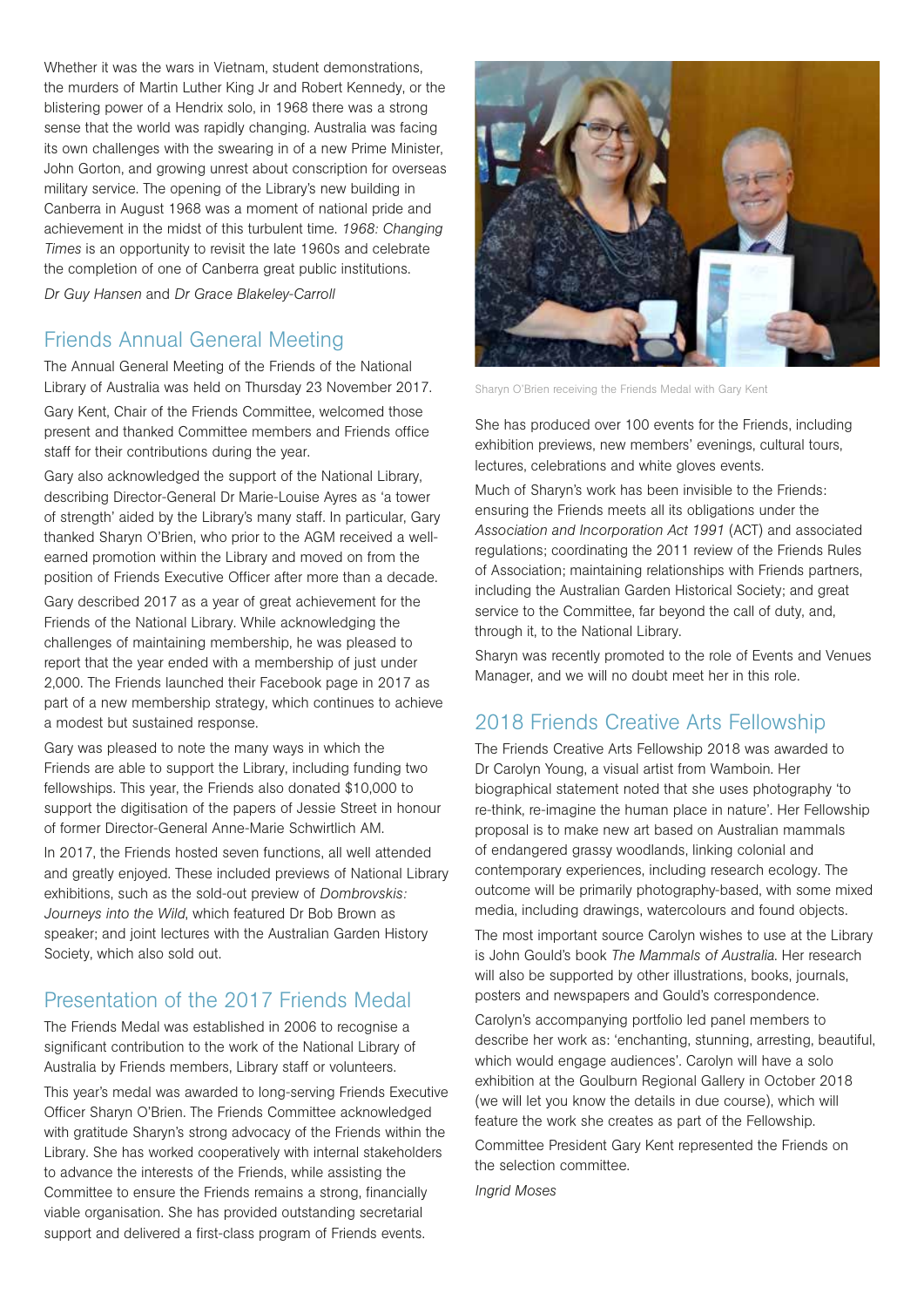

Portrait of 2018 Friends Creative Arts Fellow Carolyn Young

# 2018 Friends Travelling Fellowship

Having spent a number of years representing the Library on the Friends Executive Committee, I have enjoyed listening to colleagues report and reflect on their experiences as Friends Travelling Fellows. I know this fellowship can change lives and offer great benefit to the Library. This year, I am very privileged to be joining their group as the recipient of the 2018 Friends Travelling Fellowship.

As Director, Community Outreach, my role has many facets. It's diverse and always interesting but increasingly focused on how to engage with our national community from our beautiful building in Canberra. Later this year, thanks to the Friends Travelling Fellowship, I will visit libraries, archives and museums in the US and Canada to explore recent developments in onsite and digital programming of events and services, fundraising and digital engagement strategies. I hope to discover, for example, how the Library of Congress engages with US citizens beyond Washington DC. If the timing works, I also hope to attend the Communicating the Museum Conference in Chicago.

I know this journey is going to expand and challenge my thinking. I hope the fellowship will enable me to contribute to the development of the Library's Digital Engagement Strategy and to bring an international perspective to the Library's fundraising activities.

Thank you for providing me with this wonderful opportunity. I'm looking forward to sharing the experience with you—and visiting a Friends Lounge or two. *Kathryn Favelle*

# 2018 Summer Scholars

The Library's Summer Scholars program offers young people the opportunity to engage more deeply with the Library, to undertake research and fulfil their aspirations.

#### Carol Moya Mills Summer Scholar

Paul Taucher | Murdoch University

AUSTRALIAN COMMAND RESPONSIBILITY AT THE TRIALS OF JAPANESE OFFICERS IN THE SECOND WORLD WAR

Paul examined the doctrine of command responsibility—an officer's liability for crimes committed by subordinates—at Australian trials of Japanese war criminals, including instances of political influence on prosecutions and judgements.

### Seymour Scholar

#### Rosanna Stevens | Australian National University

THE CONFLICT OF COLONIALISM IN THE LIFE AND WORK OF PETER SCULTHORPE

Approaching her project as a writer, rather than music specialist, Rosanna used Peter Sculthorpe's letters, interview transcripts, draft scores and essays on Aboriginal and Torres Strait Islander culture to understand his impulse for incorporating Indigenous songs and landscapes in his compositions.

### Norman McCann Scholars

Cassandra Byrnes | University of Queensland ABORTION LAW REFORM IN THE 1970S AND 1980S: THE NATIONAL CONTEXT

Cassandra investigated the national abortion law reform movement of the 1970s and 1980s to contextualise the Queensland Pregnancy Termination Control Bill 1980 and its objective to restrict the termination of pregnancies.

### Shastra Deo | University of Queensland

BODY AS BATTLEGROUND: THE FIRST WORLD WAR AND THE MEDICAL BODY

Shastra studied the medical history of the First World War, with particular emphasis on field surgery and operating theatres located at or near the front.

### Luke Forbes | Monash University

INDIGENOUS AUSTRALIAN CONTEMPORARY DANCESCAPES

Luke reviewed the production and reception of Indigenous dance performance on stage from the 1970s through to the present day as part of a wider critical historiography of contemporary Indigenous dance.



2018 Summer Scholars: Shastra Deo, Rosanna Stevens, Cassandra Byrnes, Luke Forbes and Paul Taucher